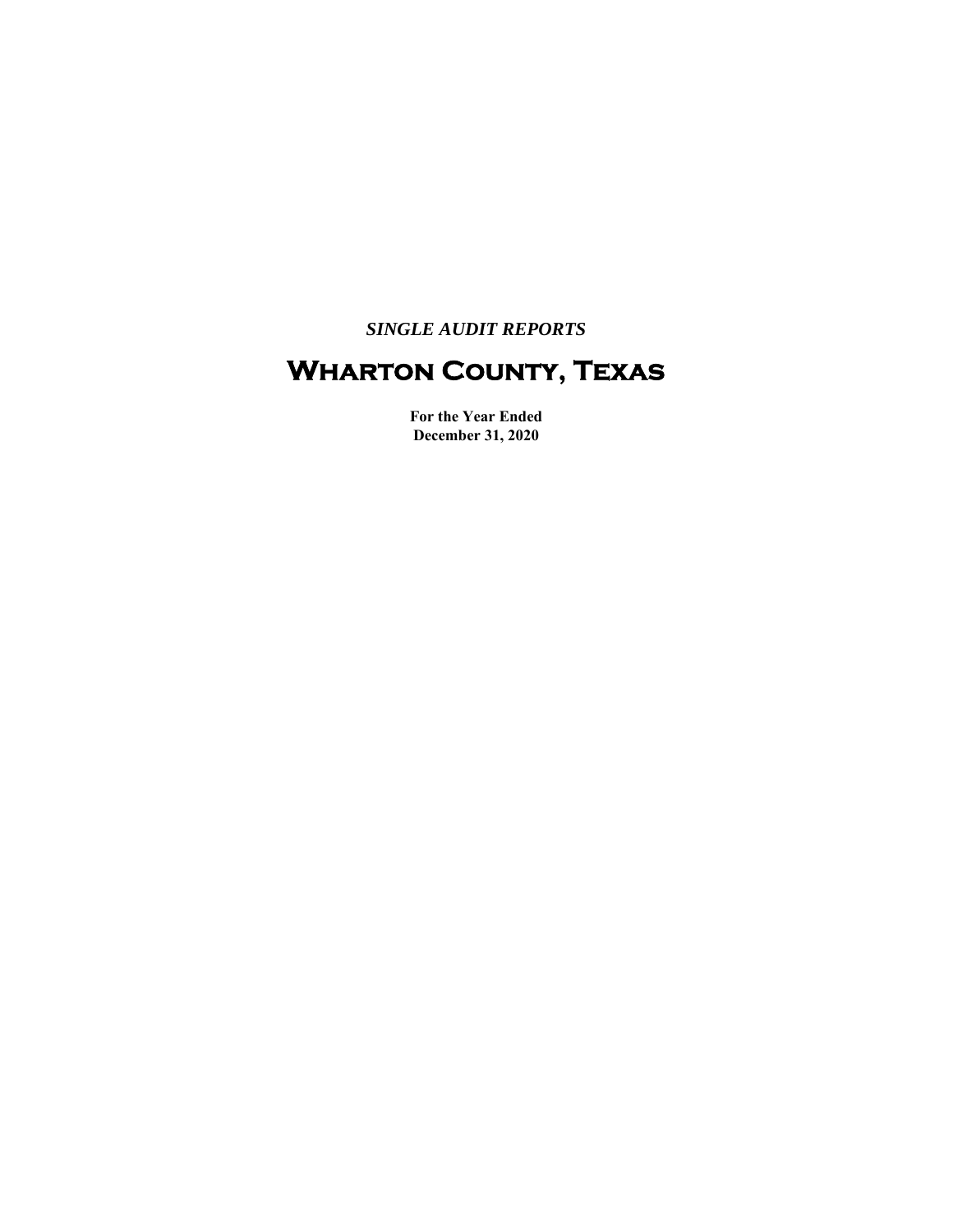# **Wharton County, Texas**

*SINGLE AUDIT REPORTS*  **December 31, 2020** 

# **TABLE OF CONTENTS**

|                                                                                                                                                                                                                                              | Page |
|----------------------------------------------------------------------------------------------------------------------------------------------------------------------------------------------------------------------------------------------|------|
| INDEPENDENT AUDITORS' REPORT ON INTERNAL CONTROL<br><b>OVER FINANCIAL REPORTING AND ON COMPLIANCE AND</b><br>OTHER MATTERS BASED ON AN AUDIT OF FINANCIAL<br><b>STATEMENTS PERFORMED IN ACCORDANCE</b><br>WITH GOVERNMENT AUDITING STANDARDS |      |
| INDEPENDENT AUDITORS' REPORT ON COMPLIANCE FOR<br><b>EACH MAJOR PROGRAM AND ON INTERNAL CONTROL</b><br><b>OVER COMPLIANCE REQUIRED BY THE UNIFORM</b><br><b>GUIDANCE, AND THE SCHEDULE OF EXPENDITURES OF</b><br><b>FEDERAL AWARDS</b>       | 3    |
| SCHEDULES                                                                                                                                                                                                                                    |      |
| SUMMARY SCHEDULE OF PRIOR YEAR AUDIT FINDINGS                                                                                                                                                                                                | 6    |
| SCHEDULE OF FINDINGS AND QUESTIONED COSTS                                                                                                                                                                                                    | 7    |
| SCHEDULE OF EXPENDITURES OF FEDERAL AWARDS                                                                                                                                                                                                   | 8    |
| NOTES TO SCHEDULE OF EXPENDITURES OF FEDERAL AWARDS                                                                                                                                                                                          | 9    |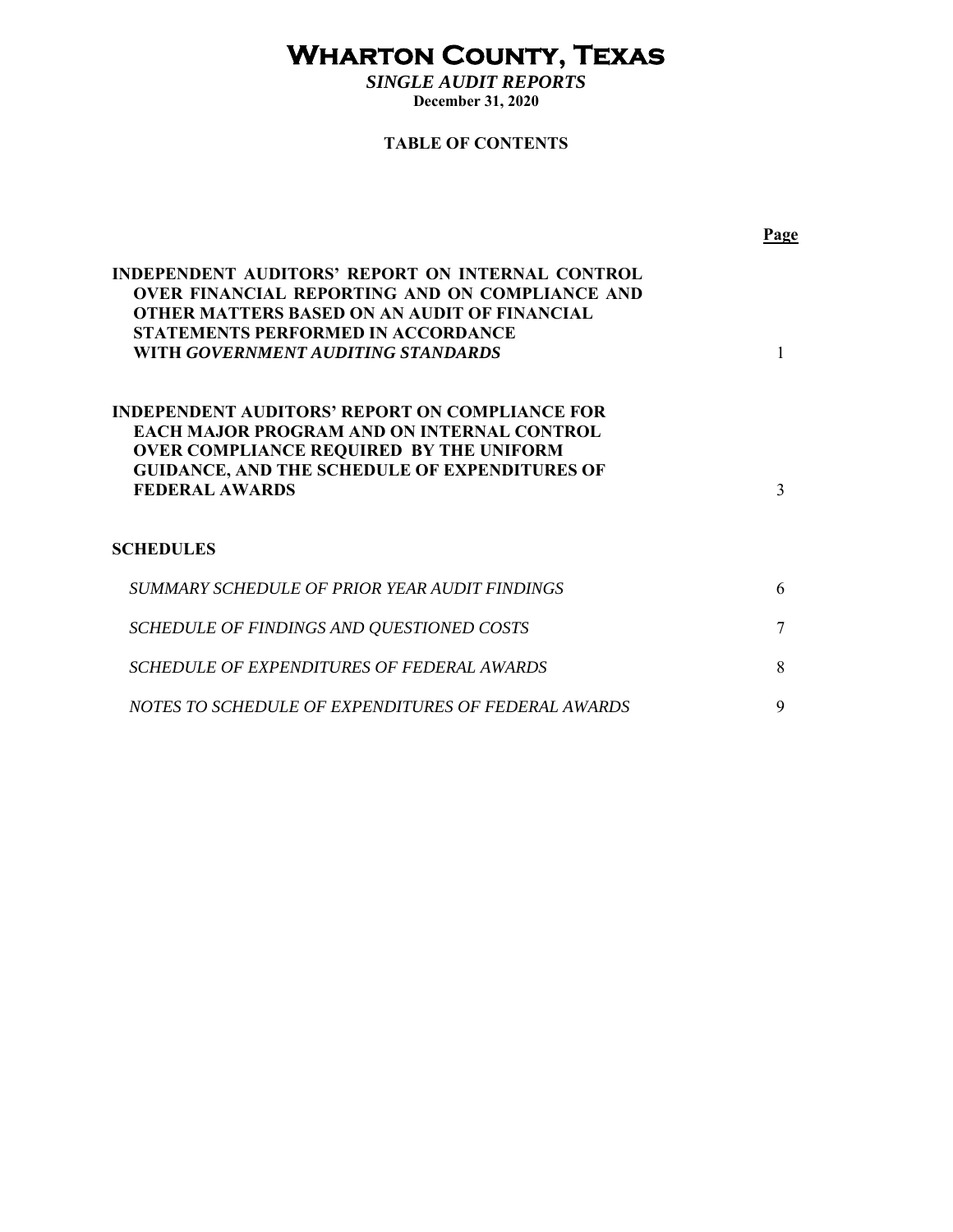

# **INDEPENDENT AUDITORS' REPORT ON INTERNAL CONTROL OVER FINANCIAL REPORTING AND ON COMPLIANCE AND OTHER MATTERS BASED ON AN AUDIT OF FINANCIAL STATEMENTS PERFORMED IN ACCORDANCE WITH**  *GOVERNMENT AUDITING STANDARDS*

To the Honorable County Judge and Members of the Commissioners' Court of Wharton County, Texas:

We have audited, in accordance with the auditing standards generally accepted in the United States of America and the standards applicable to financial audits contained in *Government Auditing Standards* issued by the Comptroller General of the United States, the financial statements of the governmental activities, each major fund, and the aggregate remaining fund information of Wharton County, Texas (the "County") as of and for the year ended December 31, 2020, and the related notes to the financial statements, which collectively comprise the County's basic financial statements and have issued our report thereon dated June 30, 2021.

## **Internal Control Over Financial Reporting**

In planning and performing our audit of the financial statements, we considered the County's internal control over financial reporting (internal control) as a basis for designing the audit procedures that are appropriate in the circumstances for the purpose of expressing our opinions on the financial statements, but not for the purpose of expressing an opinion on the effectiveness of the County's internal control. Accordingly, we do not express an opinion on the effectiveness of the County's internal control.

A deficiency in internal control exists when the design or operation of a control does not allow management or employees, in the normal course of performing their assigned functions, to prevent, or detect and correct, misstatements on a timely basis. A material weakness is a deficiency, or a combination of deficiencies, in internal control, such that there is a reasonable possibility that a material misstatement of the County's financial statements will not be prevented, or detected and corrected, on a timely basis. A significant deficiency is a deficiency, or a combination of deficiencies, in internal control that is less severe than a material weakness, yet important enough to merit attention by those charged with governance.

Our consideration of internal control was for the limited purpose described in the first paragraph of this section and was not designed to identify all deficiencies in internal control that might be material weaknesses or significant deficiencies. Given these limitations, during our audit we did not identify any deficiencies in internal control that we consider to be material weaknesses. However, material weaknesses may exist that have not been identified.

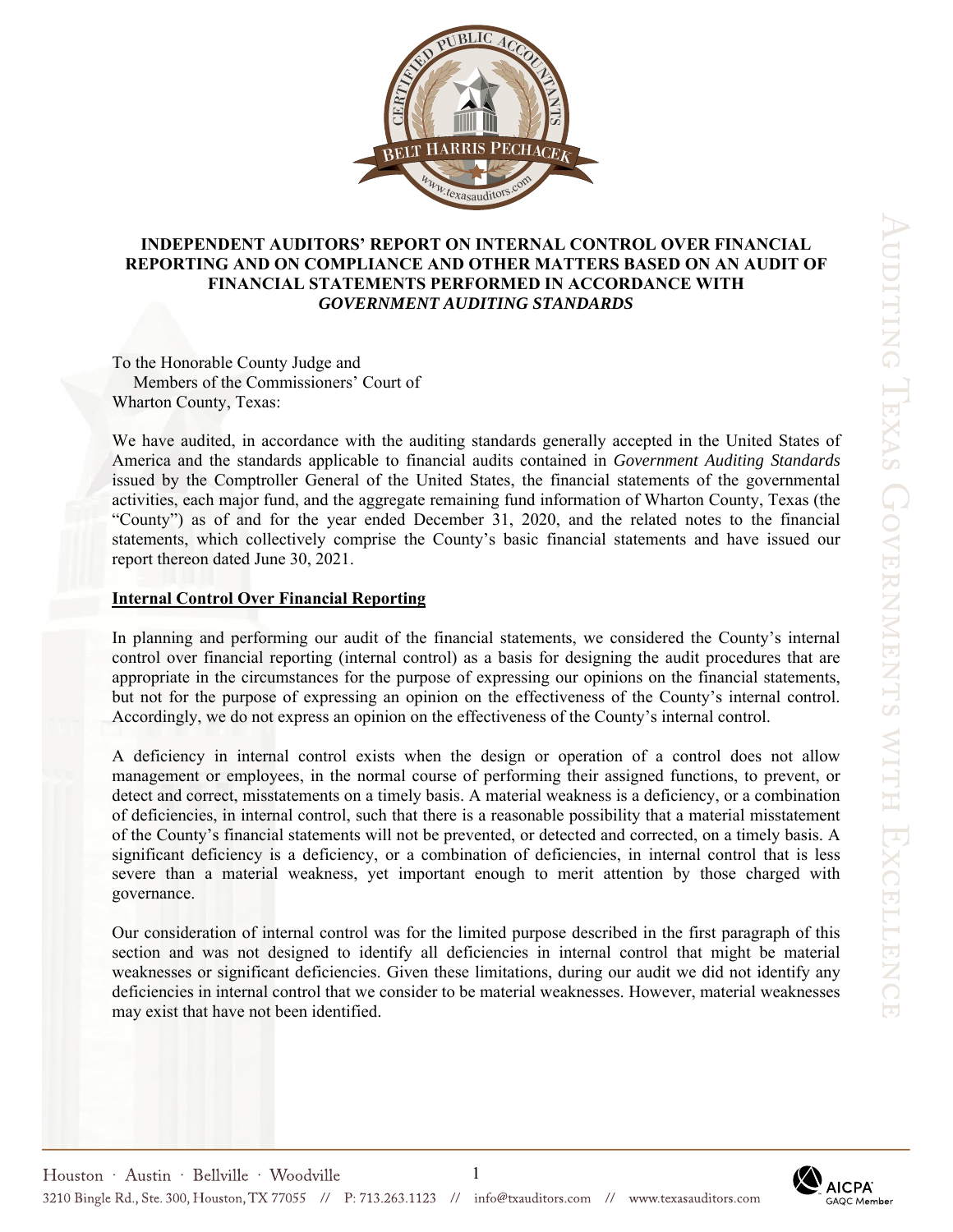# **Compliance and Other Matters**

As part of obtaining reasonable assurance about whether the County's financial statements are free from material misstatement, we performed tests of its compliance with certain provisions of laws, regulations, contracts, and grant agreements, noncompliance with which could have a direct and material effect on the financial statements. However, providing an opinion on compliance with those provisions was not an objective of our audit and, accordingly, we do not express such an opinion. The results of our tests disclosed no instances of noncompliance or other matters that are required to be reported under *Government Auditing Standards*.

# **Purpose of this Report**

The purpose of this report is solely to describe the scope of our testing of internal control and compliance and the results of that testing, and not to provide an opinion on the effectiveness of the County's internal control or on compliance. This report is an integral part of an audit performed in accordance with *Government Auditing Standards* in considering the County's internal control and compliance. Accordingly, this communication is not suitable for any other purpose.

 $\mathscr{B}_{\texttt{ELT}} \mathscr{B}_{\texttt{ARRIS}} \mathscr{P}_{\texttt{ECHACEK, ILLP}}$ 

Belt Harris Pechacek, LLLP *Certified Public Accountants*  Houston, Texas June 30, 2021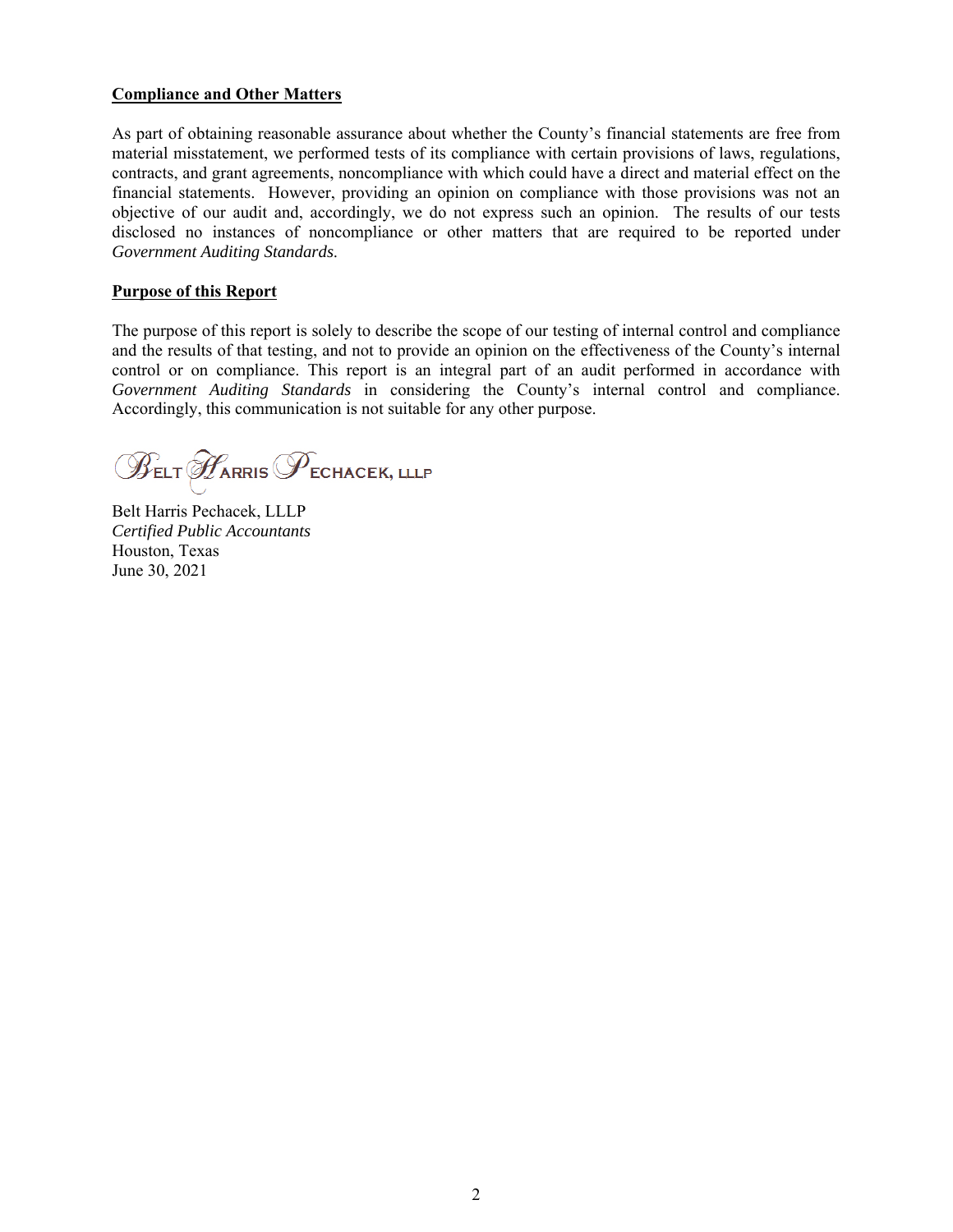

# **INDEPENDENT AUDITORS' REPORT ON COMPLIANCE FOR EACH MAJOR PROGRAM AND ON INTERNAL CONTROL OVER COMPLIANCE REQUIRED BY THE UNIFORM GUIDANCE, AND THE SCHEDULE OF EXPENDITURES OF FEDERAL AWARDS**

To the Honorable County Judge and Members of the Commissioners' Court of Wharton County, Texas:

#### **Report on Compliance for Each Major Federal Program**

We have audited the Wharton County, Texas' (the "County") compliance with the types of compliance requirements described in the *OMB Compliance Supplement* that could have a direct and material effect on each of the County's major federal programs for the year ended December 31, 2020. The County's major federal programs are identified in the summary of auditors' results section of the accompanying schedule of findings and questioned costs.

## **Management's Responsibility**

Management is responsible for compliance with federal statutes, regulations, and the terms and conditions of its federal awards applicable to its federal programs.

#### **Auditors' Responsibility**

Our responsibility is to express an opinion on compliance for each of the County's major federal programs based on our audit of the types of compliance requirements referred to above. We conducted our audit of compliance in accordance with auditing standards generally accepted in the United States of America; the standards applicable to financial audits contained in *Government Auditing Standards*, issued by the Comptroller General of the United States; and the audit requirements of Title 2 U.S. *Code of Federal Regulations* Part 200, *Uniform Administrative Requirements, Cost Principles, and Audit Requirements for Federal Awards* (Uniform Guidance). Those standards and the Uniform Guidance require that we plan and perform the audit to obtain reasonable assurance about whether noncompliance with the types of compliance requirements referred to above that could have a direct and material effect on a major federal program occurred. An audit includes examining, on a test basis, evidence about the County's compliance with those requirements and performing such other procedures as we considered necessary in the circumstances.

We believe that our audit provides a reasonable basis for our opinion on compliance for each major federal program. However, our audit does not provide a legal determination of the County's compliance.

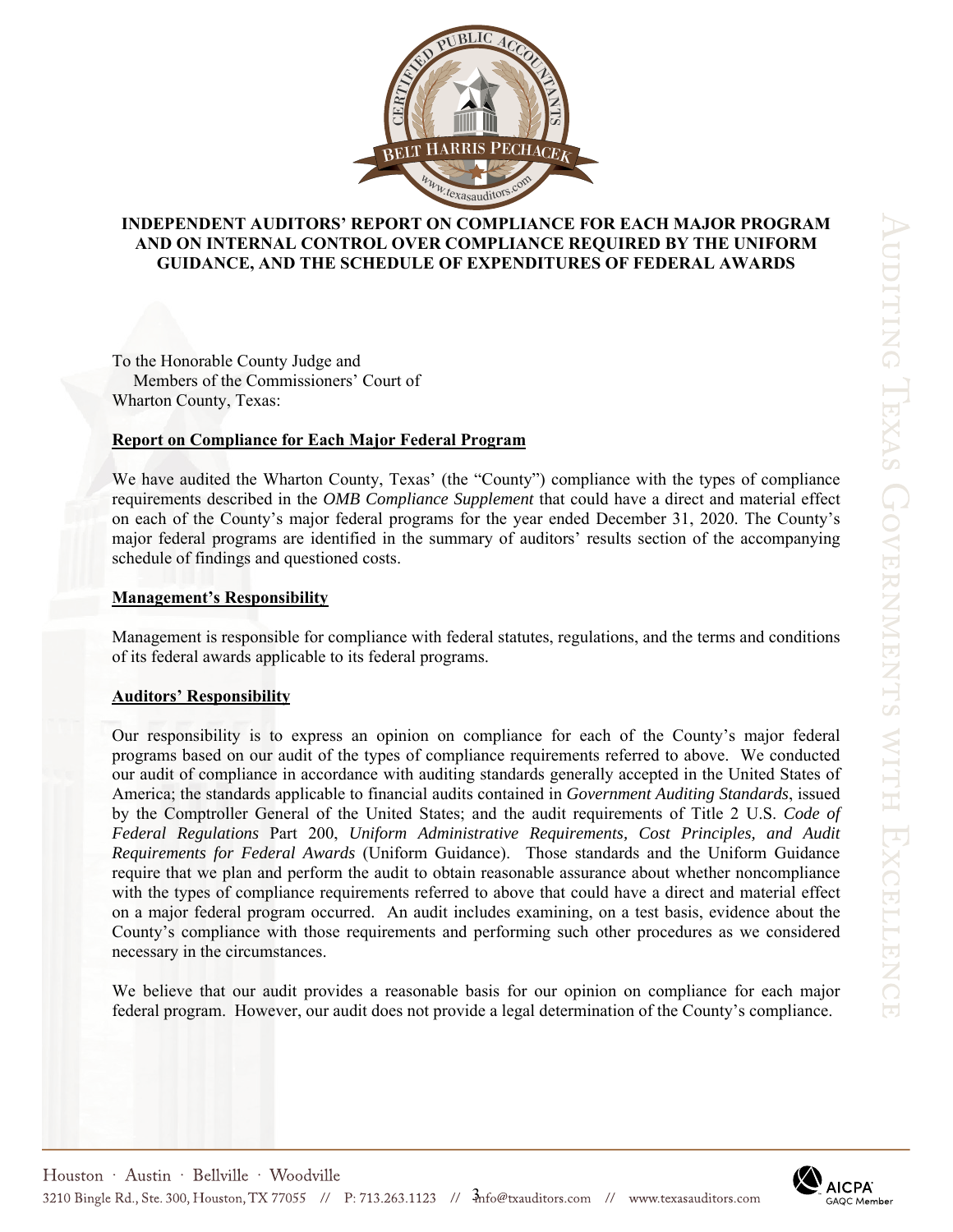# **Opinion on Each Major Federal Program**

In our opinion, the County complied, in all material respects, with the types of compliance requirements referred to above that could have a direct and material effect on each of its major federal programs for the year ended December 31, 2020.

## **Report on Internal Control Over Compliance**

Management of the County is responsible for establishing and maintaining effective internal control over compliance with the types of compliance requirements referred to above. In planning and performing our audit of compliance, we considered the County's internal control over compliance with the types of requirements that could have a direct and material effect on each major federal program to determine the auditing procedures that are appropriate in the circumstances for the purpose of expressing an opinion on compliance for each major federal program and to test and report on internal control over compliance in accordance with the Uniform Guidance, but not for the purpose of expressing an opinion on the effectiveness of internal control over compliance. Accordingly, we do not express an opinion on the effectiveness of the County's internal control over compliance.

A deficiency in internal control over compliance exists when the design or operation of a control over compliance does not allow management or employees, in the normal course of performing their assigned functions, to prevent, or detect and correct, noncompliance with a type of compliance requirement of a federal program on a timely basis. A material weakness in internal control over compliance is a deficiency, or combination of deficiencies, in internal control over compliance, such that there is a reasonable possibility that material noncompliance with a type of compliance requirement of a federal program will not be prevented, or detected and corrected, on a timely basis. A significant deficiency in internal control over compliance is a deficiency, or a combination of deficiencies, in internal control over compliance with a type of compliance requirement of a federal program that is less severe than a material weakness in internal control over compliance, yet important enough to merit attention by those charged with governance.

Our consideration of internal control over compliance was for the limited purpose described in the first paragraph of this section and was not designed to identify all deficiencies in internal control over compliance that might be material weaknesses or significant deficiencies. We did not identify any deficiencies in internal control over compliance that we consider to be material weaknesses. However, material weaknesses may exist that have not been identified.

## **Report on Schedule of Expenditures of Federal Awards Required by the Uniform Guidance**

We have audited the financial statements of the governmental activities, each major fund, and the aggregate remaining fund information of the County, as of and for the year ended December 31, 2020, and the related notes to the financial statements, which collectively comprise the County's basic financial statements. We have issued our report thereon dated June 30, 2021 which contained unmodified opinions on those financial statements. Our audit was conducted for the purpose of forming opinions on the financial statements that collectively comprise the basic financial statements. The accompanying schedule of expenditures of federal awards is presented for purposes of additional analysis as required by the Uniform Guidance and is not a required part of the basic financial statements. Such information is the responsibility of management and was derived from and relates directly to the underlying accounting and other records used to prepare the basic financial statements. The information has been subjected to the auditing procedures applied in the audit of the financial statements and certain additional procedures, including comparing and reconciling such information directly to the underlying accounting and other records used to prepare the basic financial statements or to the basic financial statements themselves, and other additional procedures in accordance with auditing standards generally accepted in the United States of America. In our opinion, the schedule of expenditures of federal awards is fairly stated in all material respects in relation to the basic financial statements as a whole.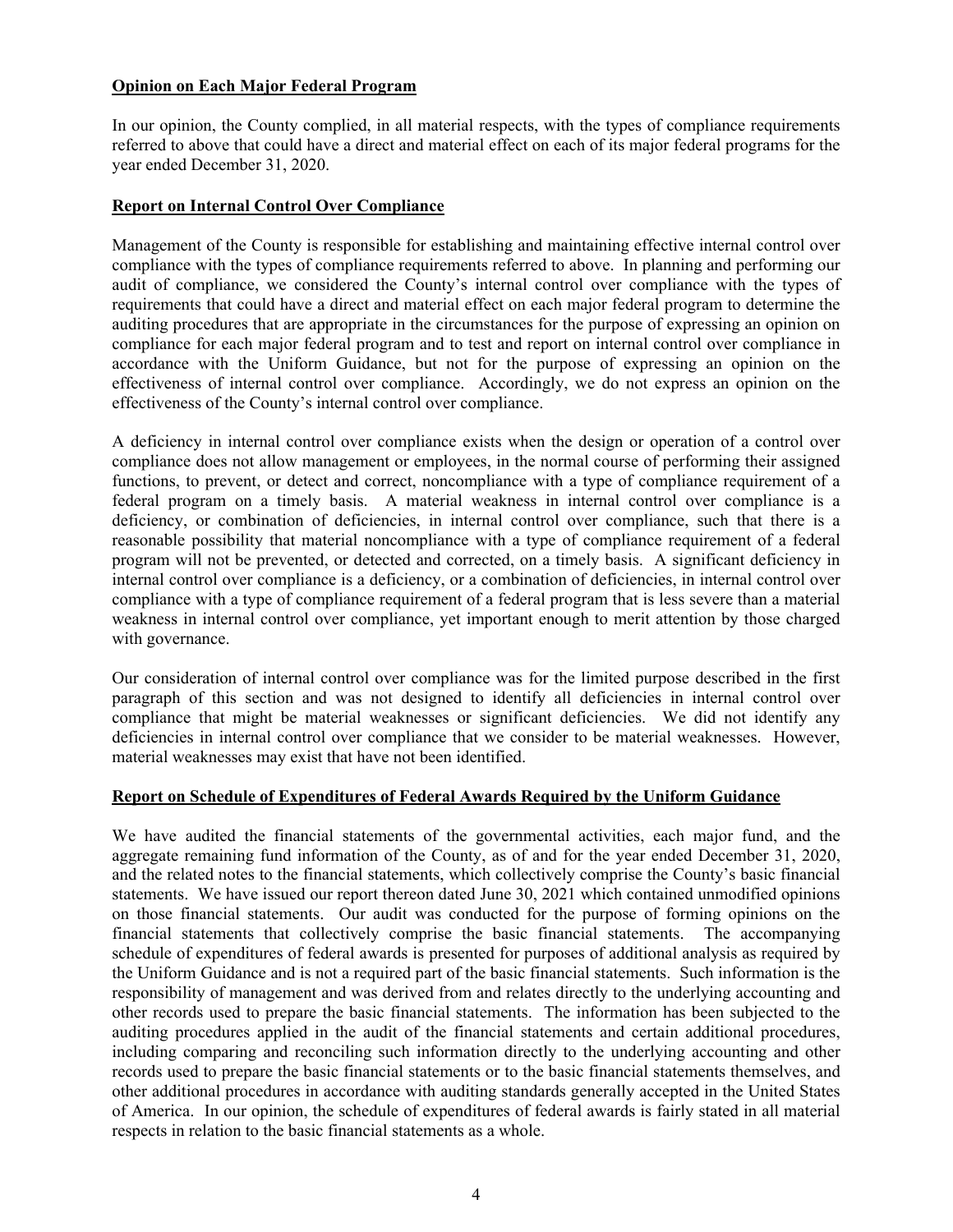The purpose of this report on internal control over compliance is solely to describe the scope of our testing of internal control over compliance and the results of that testing based on the requirements of the Uniform Guidance. Accordingly, this report is not suitable for any other purpose.

 $\mathscr{B}_{\texttt{ELT}} \mathscr{F}_{\texttt{ARRIS}} \mathscr{F}_{\texttt{ECHACEK, LLLP}}$ 

Belt Harris Pechacek, LLLP *Certified Public Accountants*  Houston, Texas June 30, 2021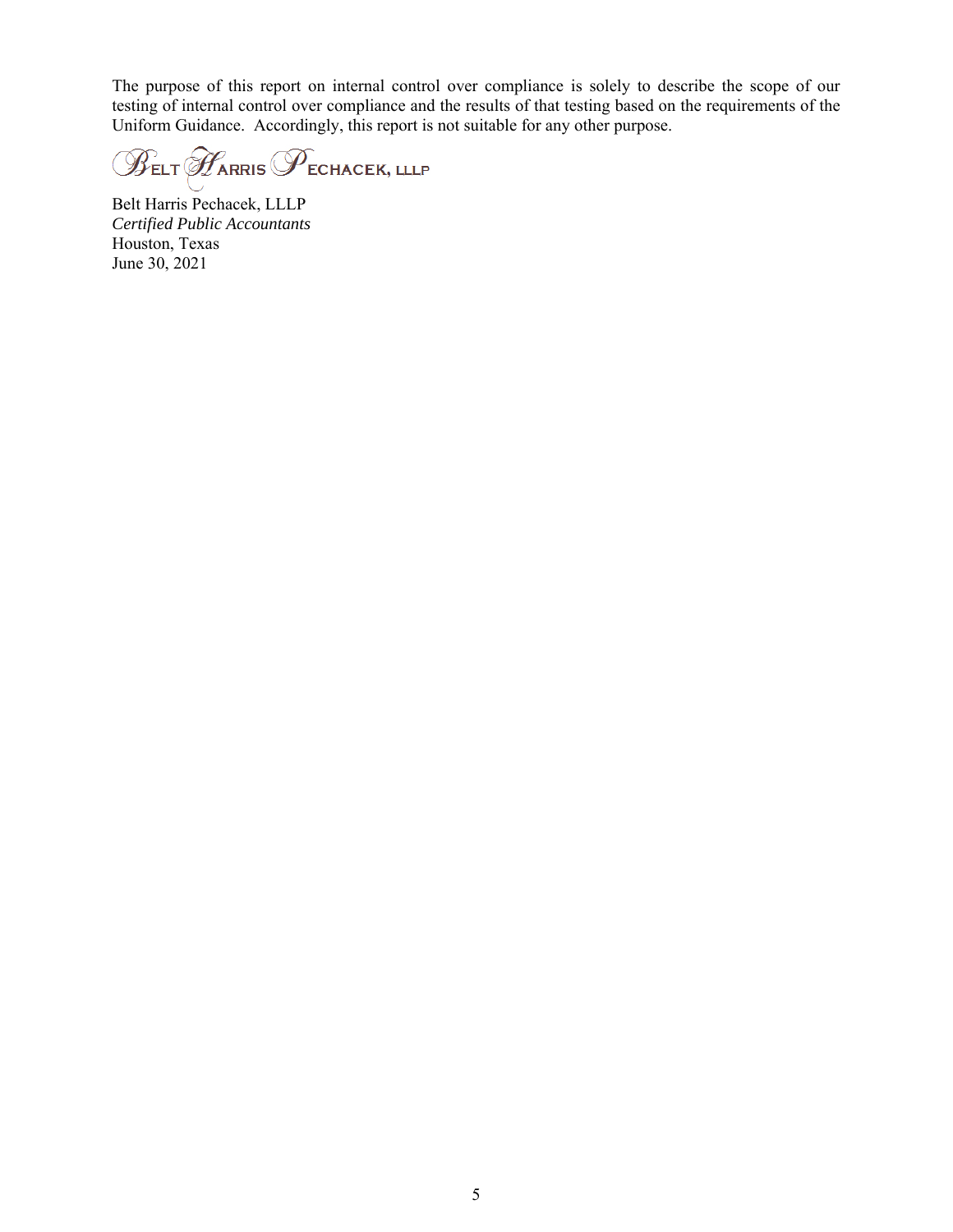# **WHARTON COUNTY, TEXAS**

*SUMMARY SCHEDULE OF PRIOR YEAR AUDIT FINDINGS*  **For the Year Ended December 31, 2020** 

# **A. SUMMARY OF PRIOR YEAR AUDIT FINDINGS**

None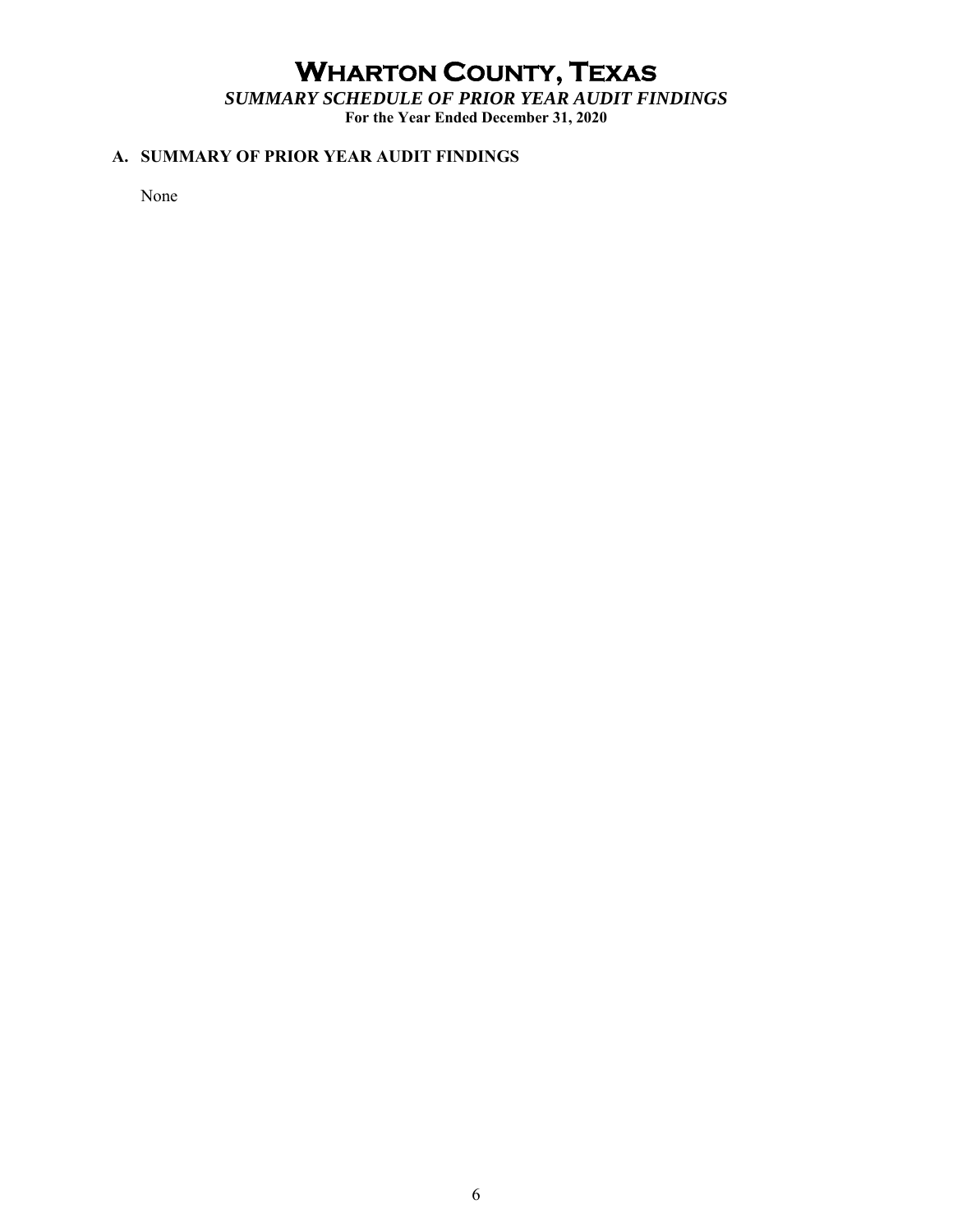# **WHARTON COUNTY, TEXAS** *SCHEDULE OF FINDINGS AND QUESTIONED COSTS*

**For the Year Ended December 31, 2020** 

# **A. SUMMARY OF AUDIT RESULTS**

- 1. The auditors' report expresses an unmodified opinion on the basic financial statements of Wharton County, Texas (the "County").
- 2. Significant deficiencies or material weaknesses in internal control were not disclosed by the audit of the financial statements.
- 3. No instances of noncompliance material to the financial statements were disclosed during the audit.
- 4. No material weaknesses or significant deficiencies in internal control over major federal award programs were disclosed by the audit.
- 5. The auditors' report on compliance for the major federal award programs expresses an unmodified opinion.
- 6. No audit findings relative to the major federal award programs for the County are reported.
- 7. The programs included as major programs are:

| <b>CFDA Number</b> | <b>Program Name</b>     |
|--------------------|-------------------------|
| 21.019             | Coronavirus Relief Fund |

- 8. The threshold for distinguishing Type A and B programs was \$750,000.
- 9. The County did not qualify as a low-risk auditee.

## **B. FINDINGS – BASIC FINANCIAL STATEMENTS AUDIT**

None

## **C. FINDINGS – FEDERAL AWARDS**

None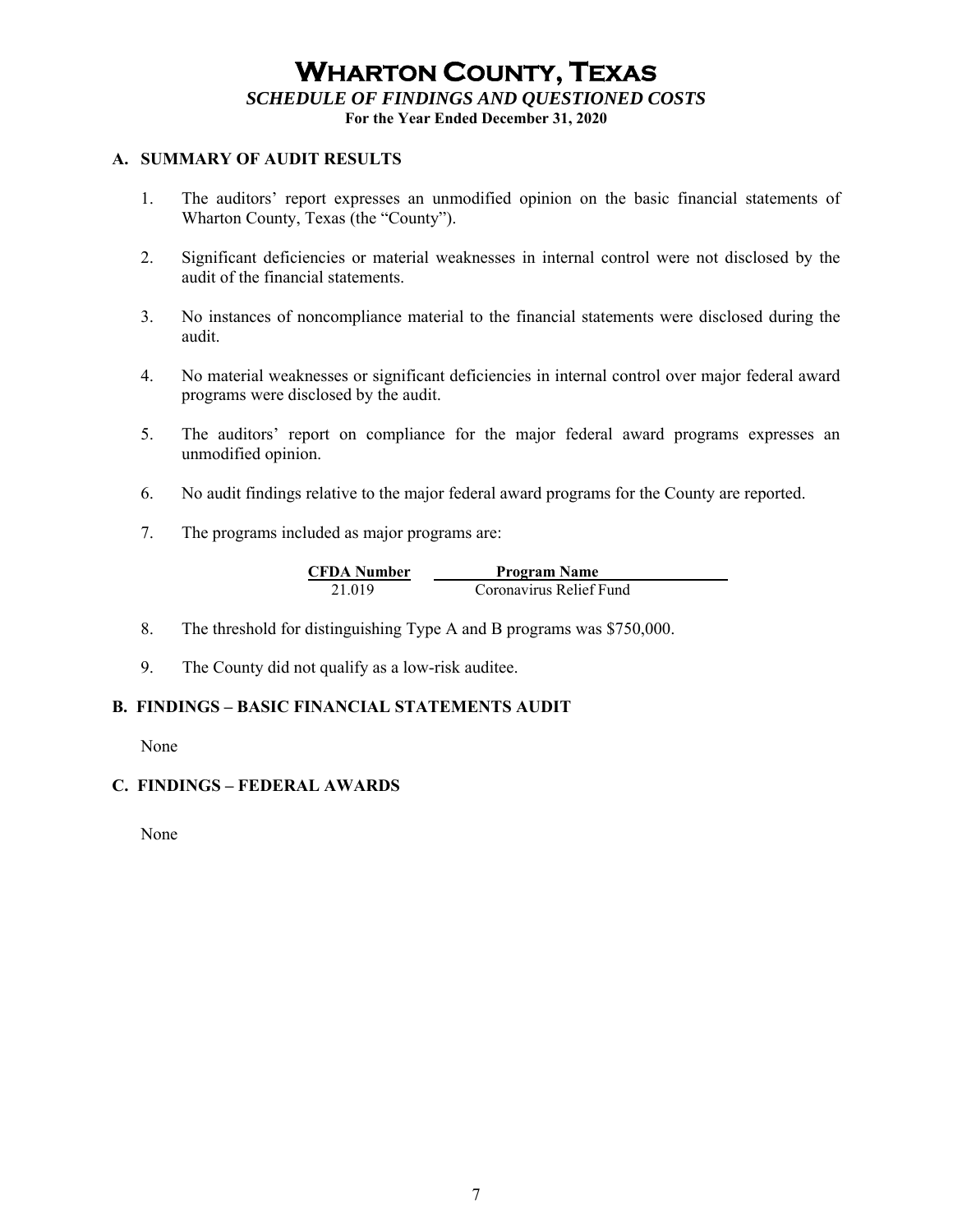# **Wharton County, Texas**

# *SCHEDULE OF EXPENDITURES OF FEDERAL AWARDS*

**For the Year Ended December 31, 2020**

| Department/Pass-Through<br><b>Agency/Program Name</b>                 | Program/Grant/<br><b>Project Number</b>               | <b>CFDA</b><br><b>Number</b> | <b>Expenditures</b> |
|-----------------------------------------------------------------------|-------------------------------------------------------|------------------------------|---------------------|
| <b>U.S. DEPARTMENT OF TREASURY</b>                                    |                                                       |                              |                     |
| <b>Direct Awards</b>                                                  |                                                       |                              |                     |
| Federal Equitable Sharing                                             | 20165301                                              | 21.016                       | \$<br>120,173       |
| <b>Pass-Through Texas Department of Emergency Management</b>          |                                                       |                              |                     |
| Coronavirus Relief Fund                                               | 2020-CF-21019                                         | 21.019                       | 1,162,700           |
|                                                                       | <b>Total U.S. Department of Treasury</b>              |                              | 1,282,873           |
| <b>INSTITUTE OF MUSEUM AND LIBRARY SERVICES</b>                       |                                                       |                              |                     |
| <b>Pass-Through Texas State Library and Archives Commission</b>       |                                                       |                              |                     |
| ILL Lending Reimbursement 2020                                        | LS-00-19-0044-19                                      | 45.310                       | 777                 |
|                                                                       | <b>Total Institute of Museum and Library Services</b> |                              | 777                 |
| <b>U.S. ELECTION ASSISTANCE COMMISSION</b>                            |                                                       |                              |                     |
| <b>Pass-Through Texas Secretary of State</b>                          |                                                       |                              |                     |
| <b>HAVA CARES Grant</b>                                               | TX20101CARES-241                                      | 90.404                       | 14,268              |
|                                                                       | <b>Total U.S. Election Assistance Commission</b>      |                              | 14,268              |
| <b>U.S. DEPARTMENT OF HOUSING AND URBAN DEVELOPMENT</b>               |                                                       |                              |                     |
| <b>Pass-through Texas General Land Office</b>                         |                                                       |                              |                     |
| <b>Community Development Block Grant</b>                              | 20-065-107-C294                                       | 14.228                       | 112,844             |
| <b>Total U.S. Department of Housing and Urban Development</b>         |                                                       |                              | 112,844             |
| <b>U.S. DEPARTMENT OF HOMELAND SECURITY</b>                           |                                                       |                              |                     |
| <b>Pass-Through Texas Department of Emergency Management</b>          |                                                       |                              |                     |
| Disaster Grants - Public Assistance                                   | PA-06-TX-4223                                         | 97.036                       | 94,100              |
| Disaster Grants - Public Assistance                                   | PA-06-TX-4332                                         | 97.036                       | 80,331              |
|                                                                       |                                                       | Subtotal                     | 174,431             |
|                                                                       |                                                       |                              |                     |
| Pass-Through Office of the Governor Homeland Security Grants Division |                                                       |                              |                     |
| Operation Stonegarden Program (OPSG)                                  | 3930902                                               | 97.067                       | 85,670              |
|                                                                       | <b>Total U.S. Department of Homeland Security</b>     |                              | 260,101             |
|                                                                       | <b>Total Federal Expenditures</b>                     |                              | \$<br>1,670,863     |